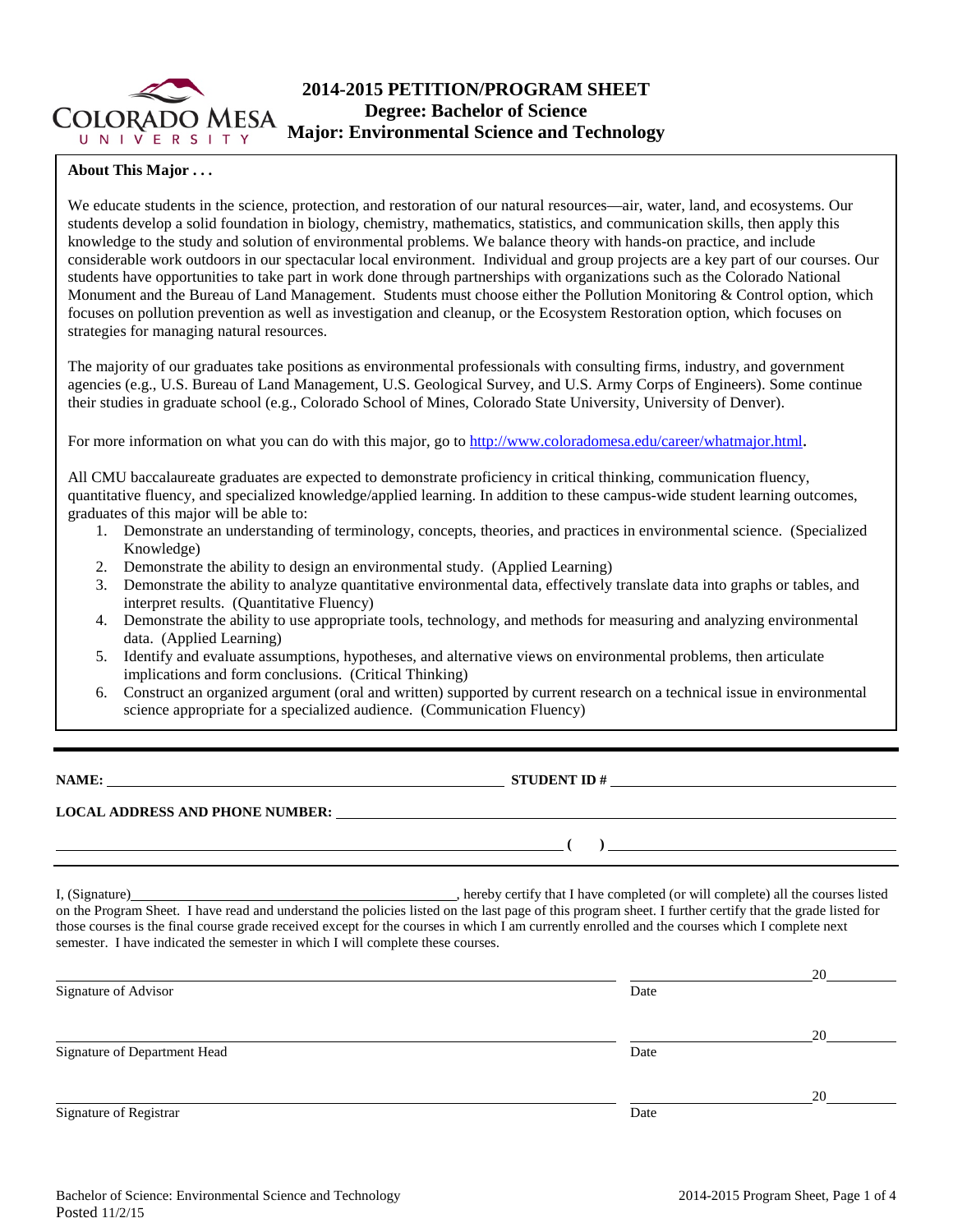### **Students should work closely with a faculty advisor when selecting and scheduling courses prior to registration.**

Degree Requirements:

- 120 semester hours total (A minimum of 28 taken at CMU in no fewer than two semesters).
- 40 upper division credits (A minimum of 15 taken at the 300-400 course levels within the major at CMU).
- Pre-collegiate courses (usually numbered below 100) cannot be used for graduation.
- 2.00 cumulative GPA or higher in all CMU coursework
- A "C" or higher is required in all courses listed as major
- requirements. A student must follow the CMU graduation requirements either from 1) the program sheet for the major in effect at the time the student officially declares a major; or 2) a program sheet for the major approved for a year subsequent to the year during which the student officially declares the major and is approved for the student by the department head. Because a program may have requirements specific to the degree, the student should check with the faculty advisor for additional criteria. It is the student's responsibility to be aware of, and follow, all requirements for the degree being pursued. Any exceptions or substitutions must be approved by the student's faculty advisor and Department Head.
- When filling out the program sheet a course can be used only once.
- See the "Undergraduate Graduation Requirements" in the catalog for additional graduation information.

**GENERAL EDUCATION REQUIREMENTS** (31 semester hours) See the current catalog for a list of courses that fulfill the requirements below. If a course is on the general education list of options and a requirement for your major, you must use it to fulfill the major requirement and make a different selection within the general education requirement.

| Course No Title                                                                                                                                  |                                                                                                                                               | Sem.hrs Grade Term/Trns |  |  |  |  |  |
|--------------------------------------------------------------------------------------------------------------------------------------------------|-----------------------------------------------------------------------------------------------------------------------------------------------|-------------------------|--|--|--|--|--|
| <b>English</b> (6 semester hours, must receive a grade of "C" or better and<br>must be completed by the time the student has 60 semester hours.) |                                                                                                                                               |                         |  |  |  |  |  |
| <b>ENGL 111 English Composition</b>                                                                                                              | 3                                                                                                                                             |                         |  |  |  |  |  |
| <b>ENGL 112 English Composition</b>                                                                                                              | $\overline{\mathcal{E}}$                                                                                                                      |                         |  |  |  |  |  |
| semester hours.)                                                                                                                                 | <b>Math:</b> MATH 113 or higher (3 semester hours, must receive a grade<br>of "C" or better, must be completed by the time the student has 60 |                         |  |  |  |  |  |
| MATH 113 College Algebra                                                                                                                         | $4*$                                                                                                                                          |                         |  |  |  |  |  |
| *3 credits apply to the General Ed requirements and 1 credit applies to<br>elective credit                                                       |                                                                                                                                               |                         |  |  |  |  |  |
| <b>Humanities</b> (3 semester hours)                                                                                                             |                                                                                                                                               |                         |  |  |  |  |  |
| <b>Social and Behavioral Sciences (6 semester hours)</b>                                                                                         |                                                                                                                                               |                         |  |  |  |  |  |
| <b>Natural Sciences</b> (7 semester hours, one course must include a lab)<br><u> 1989 - Andrea Stein, Amerikaansk politiker (</u>                |                                                                                                                                               |                         |  |  |  |  |  |
|                                                                                                                                                  |                                                                                                                                               |                         |  |  |  |  |  |
| <b>History</b> (3 semester hours)<br><b>HIST</b>                                                                                                 |                                                                                                                                               |                         |  |  |  |  |  |
| <b>Fine Arts</b> (3 semester hours)                                                                                                              |                                                                                                                                               |                         |  |  |  |  |  |

Course No Title Sem.hrs Grade Term/Trns

| <b>OTHER LOWER DIVISION REQUIREMENTS</b> (6 semester hours) |
|-------------------------------------------------------------|
|-------------------------------------------------------------|

|             | <b>Kinesiology</b> (3 semester hours) |  |
|-------------|---------------------------------------|--|
|             | KINE 100 Health and Wellness          |  |
| KINA .      |                                       |  |
| <b>KINA</b> |                                       |  |

**Applied Studies** (3 semester hours)

#### **FOUNDATION COURSES (9-10 semester hours)** A "C" or higher is required in all Foundation Courses.

\_\_\_\_\_\_ \_\_\_\_ \_\_\_\_\_\_\_\_\_\_\_\_\_\_\_\_\_\_\_\_\_\_\_\_ \_\_\_\_ \_\_\_\_\_ \_\_\_\_\_\_\_\_

Must choose either CHEM 121/121L **and** CHEM 123 **or** CHEM 131/131L **and** CHEM 132/132L. Students who plan to attend graduate school should take CHEM 131/131L and CHEM 132/132L.

|                 | CHEM 121 Principles of Chemistry<br>CHEM 121L Principles of Chemistry Lab |  |  |
|-----------------|---------------------------------------------------------------------------|--|--|
| <b>CHEM 123</b> | Introduction to Environmental                                             |  |  |
|                 | Chemistry                                                                 |  |  |
| <b>OR</b>       |                                                                           |  |  |
|                 | CHEM 131 General Chemistry                                                |  |  |
|                 | CHEM 131L General Chemistry Lab                                           |  |  |
|                 | CHEM 132 General Chemistry                                                |  |  |
|                 | CHEM 132L General Chemistry Lab                                           |  |  |
|                 |                                                                           |  |  |

#### **ENVIRONMENTAL SCIENCE AND TECHNOLOGY –MAJOR**

**REQUIREMENTS** (57 semester hours) A "C" or higher is required in all courses listed as major requirements.

#### **Core Environmental Science Courses (28-29 semester hours)** All

students complete the following courses: ENVS 104 Environmental Science: Global Sustainability (3) **OR** ENVS 101 Introduction to Environmental Science (3) **AND** ENVS 105 Readings in Environmental Science (1): ENVS \_\_\_\_ \_\_\_\_\_\_\_\_\_\_\_\_\_\_\_\_\_\_\_\_\_\_\_\_ \_\_\_\_ \_\_\_\_\_ \_\_\_\_\_\_\_\_ ENVS \_\_\_\_ \_\_\_\_\_\_\_\_\_\_\_\_\_\_\_\_\_\_\_\_\_\_\_\_ \_\_\_\_ \_\_\_\_\_ \_\_\_\_\_\_\_\_ ENVS 204 Introduction to Ecosystem Management 3 \_\_\_\_\_ \_\_\_\_\_\_\_\_

|                  | манадешеш                                |   |  |
|------------------|------------------------------------------|---|--|
| <b>ENVS 204L</b> | Introduction to Ecosystem                |   |  |
|                  | Management Lab                           |   |  |
| <b>ENVS 221</b>  | Science & Technology of                  |   |  |
|                  | <b>Pollution Control</b>                 | 3 |  |
| <b>ENVS 221L</b> | Science & Technology of                  |   |  |
|                  | Pollution Control Lab                    |   |  |
| <b>ENVS 331</b>  | Water Quality                            | 3 |  |
| ENVS 331L        | Water Quality Lab                        |   |  |
| <b>ENVS 340</b>  | Applied Atmospheric Science              | 3 |  |
| <b>ENVS 492</b>  | Capstone in Environmental                |   |  |
|                  | Science & Technology                     | 2 |  |
| <b>STAT 200</b>  | Probability & Statistics                 | 3 |  |
|                  | Must choose either MATH 146 or MATH 151: |   |  |
| <b>MATH 146</b>  | Calculus for the Biological              |   |  |
|                  | Sciences                                 | 5 |  |
| OR               |                                          |   |  |
| <b>MATH 151</b>  | Calculus I                               | 5 |  |

**Environmental Science Options (14-15 semester hours)** Students complete either the Pollution Monitoring & Control Option or the Ecosystem Restoration Option.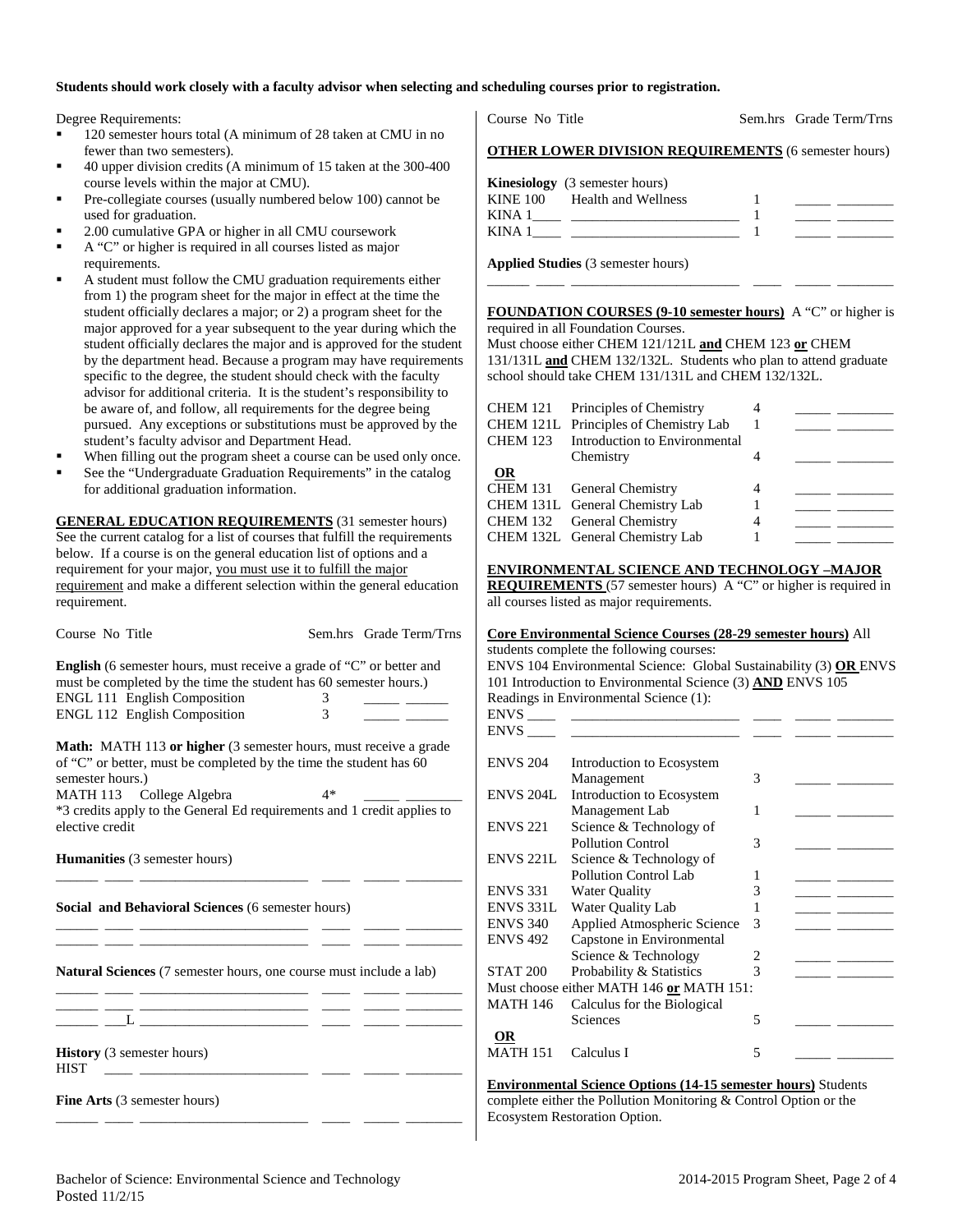| Course No Title              |                                                                         |              | Sem.hrs Grade Term/Trns | Course No Title        |                                                                                                                                                  |   | Sem.hrs Grade Term/Trns |
|------------------------------|-------------------------------------------------------------------------|--------------|-------------------------|------------------------|--------------------------------------------------------------------------------------------------------------------------------------------------|---|-------------------------|
|                              | Pollution Monitoring & Control Option (14 semester hours)               |              |                         |                        |                                                                                                                                                  |   |                         |
| <b>ENVS 212</b>              | Environmental Health & Safety 2                                         |              |                         |                        |                                                                                                                                                  |   |                         |
| ENVS 212L                    | Environmental Health & Safety                                           |              |                         |                        |                                                                                                                                                  |   |                         |
|                              | Lab                                                                     | 1            |                         |                        |                                                                                                                                                  |   |                         |
| <b>ENVS 410</b>              | <b>Environmental Regulatory</b>                                         |              |                         |                        |                                                                                                                                                  |   |                         |
|                              | Compliance                                                              | 3            |                         |                        |                                                                                                                                                  |   |                         |
|                              | Pollution Investigation &                                               |              |                         |                        |                                                                                                                                                  |   |                         |
| <b>ENVS 420</b>              |                                                                         |              |                         |                        |                                                                                                                                                  |   |                         |
|                              | Monitoring<br>Pollution Investigation &                                 | 3            |                         |                        | <b>ELECTIVES</b> (All college level courses appearing on your final<br>transcript, not listed above that will bring your total semester hours to |   |                         |
| ENVS 420L                    |                                                                         |              |                         |                        |                                                                                                                                                  |   |                         |
|                              | Monitoring Lab                                                          | 1            |                         |                        | 120 hours. Includes upper division courses required to bring total upper                                                                         |   |                         |
| GEOL 111                     | Physical Geology                                                        | 3            |                         |                        | division credit hours to 40. 16-17 semester hours.)                                                                                              |   |                         |
| GEOL 111L                    | Physical Geology Lab                                                    | 1            |                         |                        | *MATH 113 College Algebra                                                                                                                        | 1 |                         |
|                              | Ecosystem Restoration Option (15 semester hours)                        |              |                         |                        |                                                                                                                                                  |   |                         |
| <b>ENVS 312</b>              | Soils & Sustainability                                                  | 3            |                         |                        |                                                                                                                                                  |   |                         |
| ENVS 312L                    | Soils & Sustainability Lab                                              | 1            | __ ___                  |                        |                                                                                                                                                  |   |                         |
| <b>ENVS 455</b>              | <b>Restoration Ecology</b>                                              | 3            |                         |                        |                                                                                                                                                  |   |                         |
| ENVS 455L                    | <b>Restoration Ecology Lab</b>                                          | $\mathbf{1}$ |                         |                        |                                                                                                                                                  |   |                         |
| POLS 488                     | <b>Environmental Politics</b>                                           | 3            |                         |                        |                                                                                                                                                  |   |                         |
| <b>BIOL</b> 107              | Principles of Plant Biology                                             | 3            |                         |                        |                                                                                                                                                  |   |                         |
| <b>BIOL 107L</b>             | Principles of Plant Biology Lab 1                                       |              |                         |                        |                                                                                                                                                  |   |                         |
|                              |                                                                         |              |                         |                        |                                                                                                                                                  |   |                         |
|                              | <b>Restricted Electives (13-15 semester hours)</b>                      |              |                         |                        |                                                                                                                                                  |   |                         |
|                              | Students select additional ENVS courses to bring total credit hours for |              |                         |                        |                                                                                                                                                  |   |                         |
|                              | this section to 57: ENVS 212/212L, ENVS 301, ENVS 312/312L,             |              |                         |                        |                                                                                                                                                  |   |                         |
|                              | ENVS 315, ENVS 321, ENVS 332/332L, ENVS 337, ENVS 350/350L,             |              |                         |                        |                                                                                                                                                  |   |                         |
|                              |                                                                         |              |                         |                        |                                                                                                                                                  |   |                         |
|                              | ENVS 354, ENVS 360/360L, ENVS 370, ENVS 374, ENVS 394,                  |              |                         |                        |                                                                                                                                                  |   |                         |
|                              | ENVS 396, ENVS 413, ENVS 420/420L, ENVS 431, ENVS 433,                  |              |                         |                        |                                                                                                                                                  |   |                         |
|                              | ENVS 455/455L, ENVS 460/460L, ENVS 475, ENVS 496, ENVS 497              |              |                         |                        |                                                                                                                                                  |   |                         |
|                              |                                                                         |              |                         |                        |                                                                                                                                                  |   |                         |
|                              |                                                                         |              |                         |                        |                                                                                                                                                  |   |                         |
|                              | Restricted Electives - 13-15 semester hours chosen from                 |              |                         |                        |                                                                                                                                                  |   |                         |
|                              | ENVS 212 Environmental Health & Safety                                  |              |                         |                        |                                                                                                                                                  |   |                         |
|                              | ENVS 212L Environmental Health & Safety Lab                             |              |                         |                        | <b>ENVS 394 Natural Resources of the West</b>                                                                                                    |   |                         |
|                              | ENVS 301 Environmental Project Management                               |              |                         | <b>ENVS 396 Topics</b> |                                                                                                                                                  |   |                         |
|                              | ENVS 312 Soil Science & Sustainability                                  |              |                         |                        | ENVS 413 Env. Fate & Transport of Contaminants                                                                                                   |   |                         |
|                              | ENVS 312L Soil Science & Sustainability Lab                             |              |                         |                        | ENVS 420 Pollution Investigation & Monitoring                                                                                                    |   |                         |
|                              | <b>ENVS 315 Mined Land Rehabilitation</b>                               |              |                         |                        | ENVS 420L Pollution Investigation & Monitoring Lab                                                                                               |   |                         |
|                              | <b>ENVS 321 Environmental Risk Analysis</b>                             |              |                         |                        | ENVS 431 Water & Wastewater Treatment                                                                                                            |   |                         |
|                              | ENVS 332 Introduction to GIS                                            |              |                         |                        | ENVS 433 Restoration of Aquatic Systems                                                                                                          |   |                         |
|                              | ENVS 332L Introduction to GIS Lab                                       |              |                         |                        | <b>ENVS 455 Restoration Ecology</b>                                                                                                              |   |                         |
|                              | <b>ENVS 337 Stream Biomonitoring</b>                                    |              |                         |                        | <b>ENVS 455L Restoration Ecology Lab</b>                                                                                                         |   |                         |
|                              | ENVS 350 Ecol/Mgmt. Shrublands/Grasslands                               |              |                         |                        | <b>ENVS 460 Fire Management</b>                                                                                                                  |   |                         |
|                              | ENVS 350L Ecol/Mgmt. Shrublands/Grasslands Lab                          |              |                         |                        | ENVS 460L Fire Management Lab                                                                                                                    |   |                         |
|                              | ENVS 354 Forest Ecology and Management                                  |              |                         |                        | ENVS 475 Experimental Design & Statistical Analysis in                                                                                           |   |                         |
| <b>ENVS 360 Fire Ecology</b> |                                                                         |              |                         |                        | <b>Environmental Science</b>                                                                                                                     |   |                         |
|                              | <b>ENVS 360L Fire Ecology Lab</b>                                       |              |                         | <b>ENVS 496 Topics</b> |                                                                                                                                                  |   |                         |
|                              | <b>ENVS 370 Renewable Energy</b>                                        |              |                         |                        | <b>ENVS 497 Structured Research</b>                                                                                                              |   |                         |
|                              | <b>ENVS 374 Sustainable Building</b>                                    |              |                         |                        |                                                                                                                                                  |   |                         |
|                              |                                                                         |              |                         |                        |                                                                                                                                                  |   |                         |
|                              |                                                                         |              |                         |                        |                                                                                                                                                  |   |                         |
|                              |                                                                         |              |                         |                        |                                                                                                                                                  |   |                         |
|                              |                                                                         |              |                         |                        |                                                                                                                                                  |   |                         |